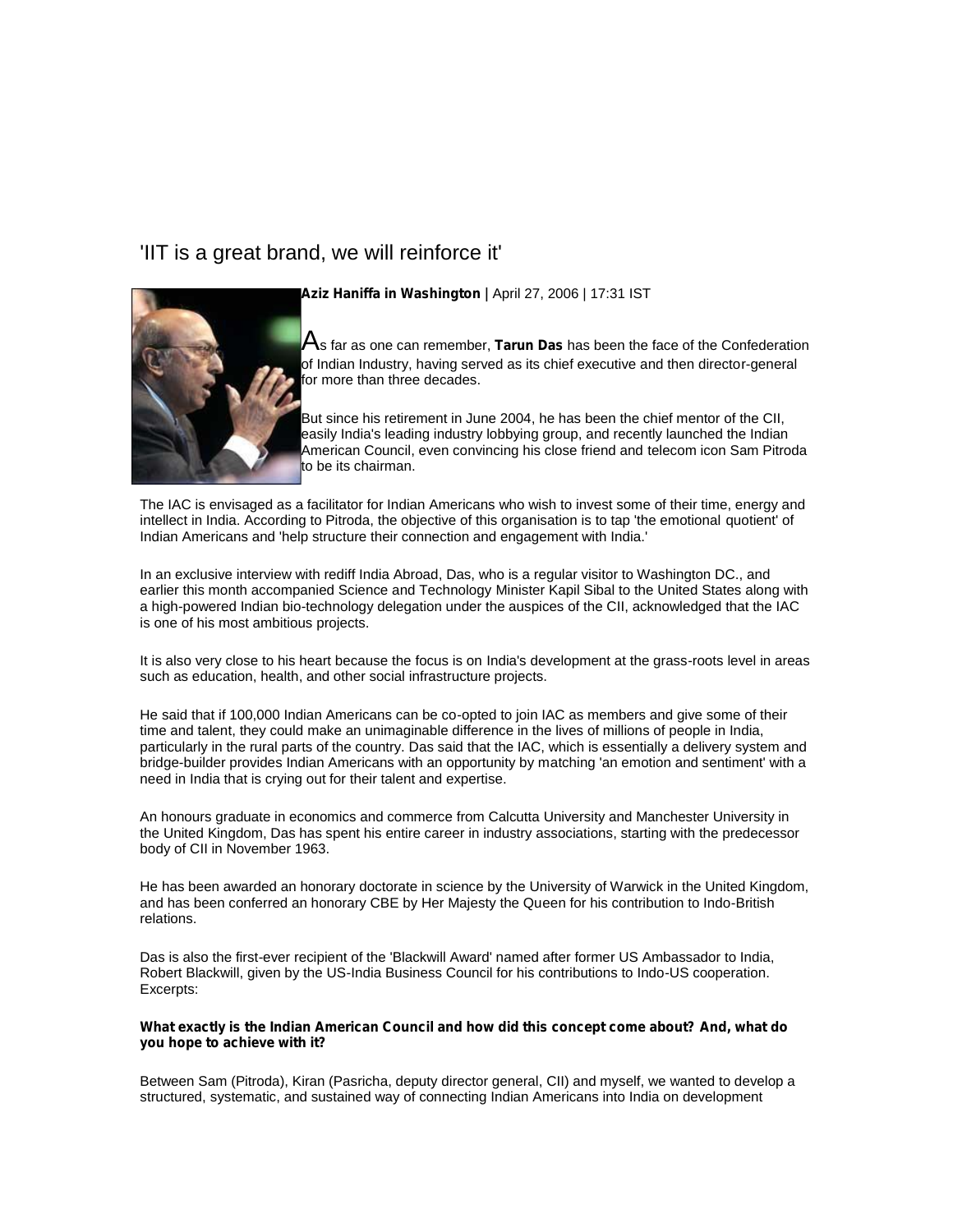matters. Like there are people originally from Bihar in the US who want to be engaged with Bihar. So, we have set up projects for primary education, rural development and all in Bihar, where they can contribute not necessarily with money - this is not a fund-raising organization - but with ideas.

There are guys from the Massachusetts Institute of Technology who are helping with e-learning and e governance in India. So it's know-how, it's knowledge, where people take about three months off, maybe one semester, and spend it in India to help us. So, that's where we are coming from.

There is a lot of expertise here in the US among Indian Americans. There are a lot of ideas, lots of knowledge, and we need that.

## **So what's new about it, because aren't several other groups, from alumni organizations to second generation outfits like IndiCorps, doing similar work?**

No. There is nothing like the IAC so far, which is very structured and focused only on development issues like education, health, water etc. Others are doing fund-raising and maybe giving money and all that.

But we are going to do actual work. On our website you'll find over 100 projects identified in India where Indian Americans can connect into.

## **What do you expect these Indian Americans to do? Give of their time by coming over there for certain fixed periods of time.?**

Not necessarily, but they are interested in doing that. For example, we sent a letter out to vice-chancellors of Indian universities, saying, 'Do you want to connect with Indian Americans? What do you want them to do?'

Fifty of them have said 'We'd like them to come and speak to our faculty and our students.' Now these people go to India, once a year on vacation, so we are going to connect them to universities where they can go and spend some time. That's all. And the universities are happy to have them.

## **So for these Indian Americans, it's essentially going to be a labour of love? Spending their own time, own money?**

Yes, it's definitely a labour of love, that's right. We are making the connections -- the platform and the connection.

# **I guess it helps to have a high profile guy like Sam Pitroda heading this Council. But what role is he going to be playing besides lending his name, which I am sure gives the Council a lot of credibility?**

Absolutely. He is taking meetings of the governing council every month. So, he is giving time, he is giving ideas, he is giving direction to us.

Sam being there is a tremendous asset because he has been down this road, with his telecom revolution days - started small and created the revolution and all that. He is interested that Indian Americans as a bunch make these revolutions in India.

And we think we can have a 100,000 Indian Americans as members - out of the more than two million plus Indian Americans - a 100,000 Indian Americans getting engaged in different states, different programs, different projects. They will be able to make such a significant difference to India and they will feel so good about it.

## **In terms of CII's involvement, what tangible role will it play?**

We are essentially the delivery system.

#### **And, obviously this is very close to your heart?**